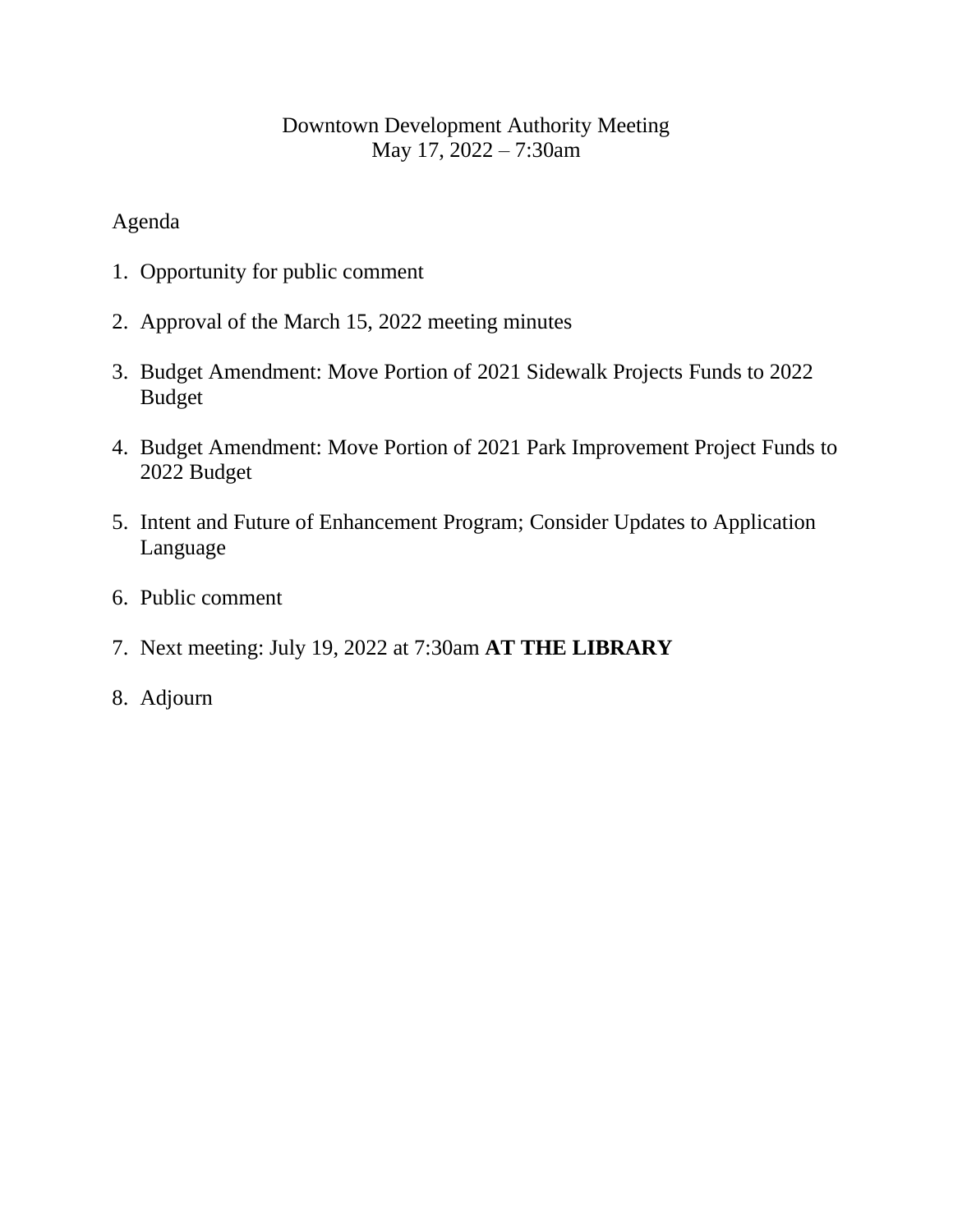### Downtown Development Authority Meeting - Minutes March 15, 2022 – 7:30am

Present: Jeremy Borgman, Pierce Roon, Adam Elenbaas, Steve Spriensma, Kristin Corner, Rence Meredith, Robert Chapin, Kellen Brusveen.

Not Present: David VanderWall, Tom Zuniga, Ross Stevens

Guests: Summer Rietsema, Rebecca Wildeboer, Kyle Hardy, Ellis Luchies

### Agenda

- 1. Opportunity for public comment None Present
- 2. Approval of the January 18, 2022 meeting minutes: Motion Borgman, Support Brusveen. Motion Passes
- 3. Enhancement Program Application: Starbase Enterprises (Star Crane): Board was presented with an application for a matching grant for updates to the façade, specifically windows, of the Star Crane headquarter building. This location is within the DDA, the application was analyzed and vetted by Meredith and Corner, who recommended the DDA agree to match the requested funds per the application. Motion – Meredith: DDA to match funds \$11,945 for the update as requested by Starbase Enterprises. Support – Roon. Motion Passes.
- 4. Winter Ready Update: Board was informed that Trail Point Brewery is in the process of purchasing the igloos & heaters as was anticipated. We have not yet received a response from Main St. Pub.
- 5. Chamber of Commerce All In Program: Chamber re-capped the "Allendale All In" marketing program and introduced the new Chamber of Commerce director Rebecca Wildeboer. Board was informed that all but \$2000 of the committed funding for 2021from the DDA was used. The outstanding commitment for the marketing plan still owed is \$10,105.65. Motion – Meredith to approve the requested payment for the outstanding amount of \$10,105.65. Support – Borgman. Motion Passes.
- 6. Board was informed by Elenbaas that anticipated expense for the section of sidewalk on the west side of 48<sup>th</sup> Avenue north of M-45 will cost more than expected. The owner, Metro Health, would like feedback as to whether a request for additional financial contribution from the DDA would supported. The Board discussed and no request was made to have the applicant return to the DDA.
- 7. Public comment None Present
- 8. Next meeting: May 17, 2022 at 7:30am
- 9. Adjourn: Motion Chapin, Support- Spriensma. Meeting Adjourned.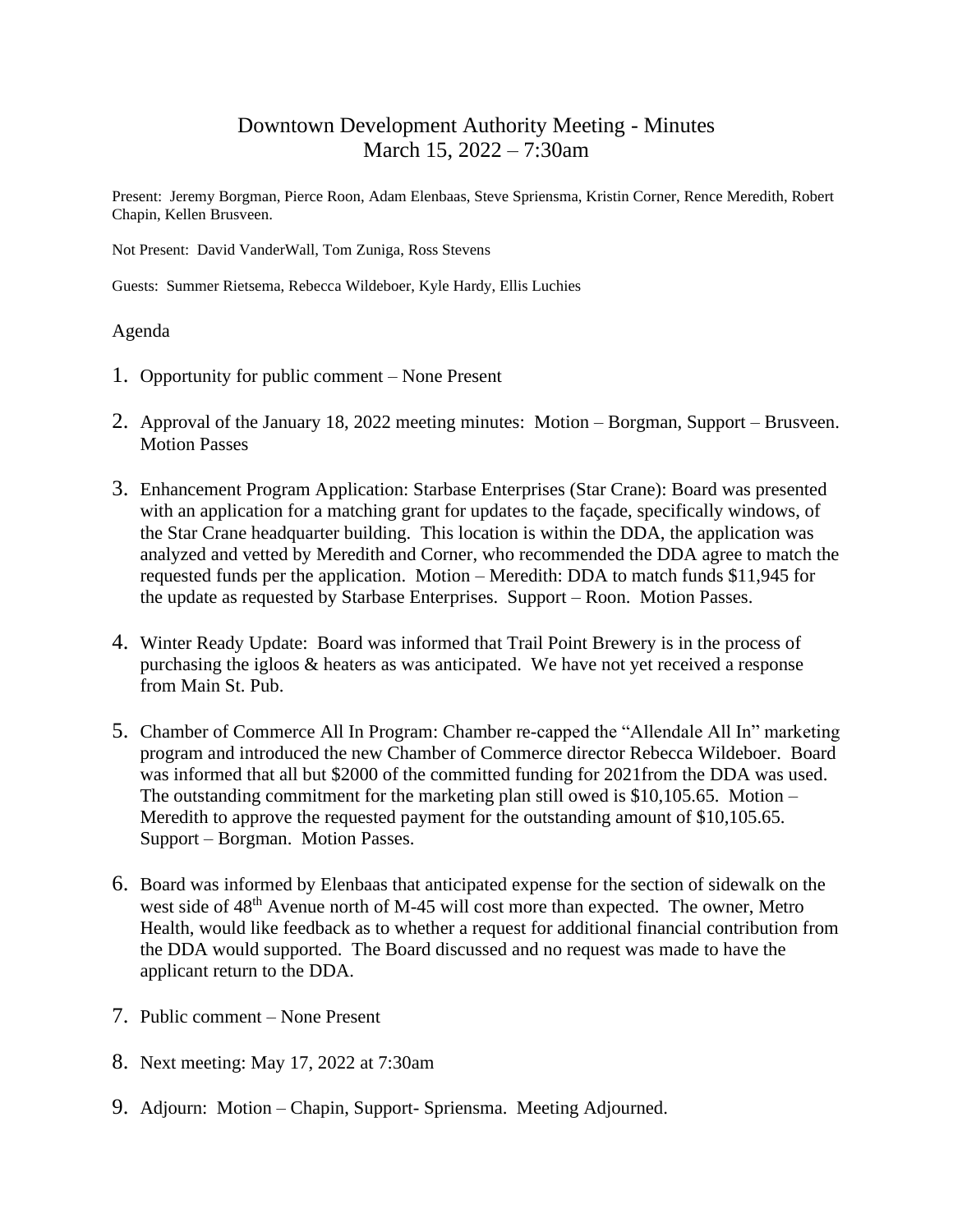## **Budget Amendment Request**

| Fund Name: DDA                |     | Date:           | 5/17/2022 |
|-------------------------------|-----|-----------------|-----------|
| Department Number:            | 901 | Budget Entry #: |           |
| Department Name: Construction |     | Amendment #:    |           |
| Requested by: Tim             |     |                 |           |
|                               |     |                 |           |
|                               |     |                 |           |

|                  | Original Budget | <b>Prior Amendments</b> This Amendment Revised Budget |        |        |
|------------------|-----------------|-------------------------------------------------------|--------|--------|
| Transfer In      |                 |                                                       |        |        |
|                  |                 |                                                       |        |        |
| TOTAL REVENUES:l |                 | \$0.00                                                | \$0.00 | \$0.00 |
|                  |                 |                                                       |        |        |

#### **EXPENDITURES:**

| Revenue Over/(Under) Expenditures | (\$100,000.00) |        |              | (\$217,000.00)   |
|-----------------------------------|----------------|--------|--------------|------------------|
| <b>TOTAL EXPENDITURES:</b>        | \$100,000.00   | \$0.00 | \$117,000.00 | \$217,000.00     |
|                                   |                |        |              | \$0.00           |
|                                   |                |        |              | \$0.00           |
|                                   |                |        |              | \$0.00           |
|                                   |                |        |              | \$0.00           |
|                                   |                |        |              | \$0.00           |
|                                   |                |        |              | \$0.00           |
|                                   |                |        |              | \$0.00           |
|                                   |                |        |              | \$0.00           |
|                                   |                |        |              | \$0.00           |
|                                   |                |        |              | \$0.00           |
|                                   |                |        |              | \$0.00           |
|                                   |                |        |              | \$0.00           |
|                                   |                |        |              | \$0.00           |
|                                   |                |        |              | \$0.00           |
|                                   |                |        |              | \$0.00           |
|                                   |                |        |              | \$0.00           |
|                                   |                |        |              | \$0.00           |
|                                   |                |        |              | \$0.00           |
|                                   |                |        |              | \$0.00           |
|                                   |                |        |              | \$0.00           |
|                                   |                |        |              | \$0.00           |
|                                   |                |        |              | \$0.00<br>\$0.00 |
| Sidewalks                         | 50.00          |        | \$85,000.00  | \$85,000.00      |
| <b>INFRASTRUCTURE COSTS</b>       | \$0.00         |        | \$32,000.00  | \$32,000.00      |
| PARK IMPROVEMENT                  | \$100,000.00   |        |              | \$100,000.00     |
| EAPENDITURES.                     |                |        |              |                  |

**Description** 1.) Approved 2021 Jordan St sidewalk was not finished in 2021. There is roughly \$10,000.00 that need to be completed. 2.) The 2021 approved \$75,000.00 contribution to the Metro Health sidewalk did not even start in 2021. 3.) The Park Lift Station project was not completed in 2021. All three of these requests are simply carry-overs from 2021.

**Other** This will add \$117,000.00 to the DDA's budget in 2022, but are carry-overs of unspent 2021 budgeted expenditures.

**Approved/Denied?**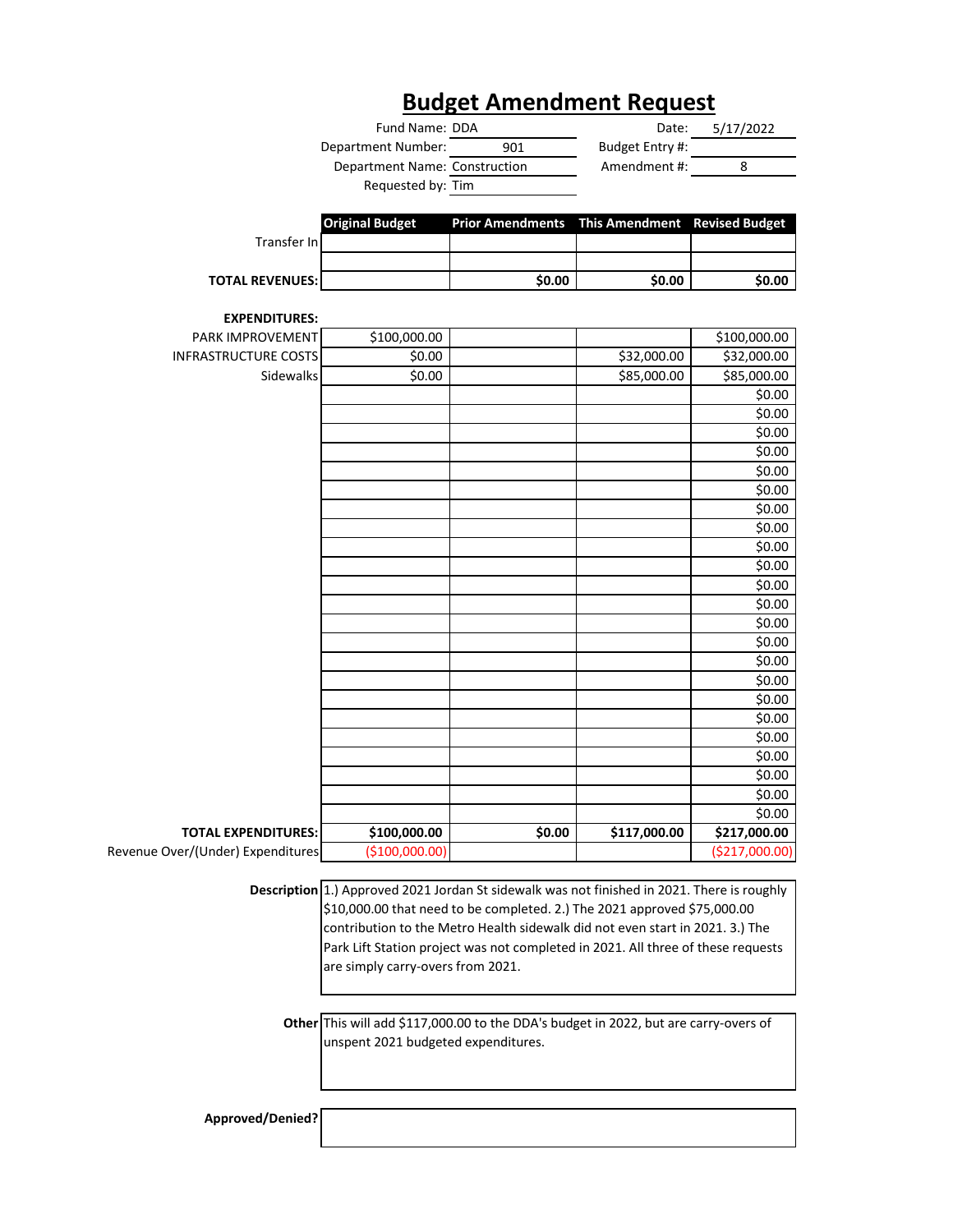# **Budget Amendment Request**

| Fund Name: DDA                |     | Date:           | 5/17/2022 |
|-------------------------------|-----|-----------------|-----------|
| Department Number:            | 901 | Budget Entry #: |           |
| Department Name: Construction |     | Amendment #:    | 11        |
| Requested by: Tim             |     |                 |           |

|                                   | <b>Original Budget</b> | <b>Prior Amendments</b> | <b>This Amendment</b> | <b>Revised Budget</b> |
|-----------------------------------|------------------------|-------------------------|-----------------------|-----------------------|
| Transfer In                       |                        |                         |                       |                       |
| <b>TOTAL REVENUES:</b>            |                        | \$0.00                  | \$0.00                | \$0.00                |
| <b>EXPENDITURES:</b>              |                        |                         |                       |                       |
| PARK IMPROVEMENT                  | \$100,000.00           |                         | \$21,879.00           | \$121,879.00          |
| <b>INFRASTRUCTURE COSTS</b>       | \$0.00                 | \$32,000.00             |                       | \$32,000.00           |
| Sidewalks                         | \$0.00                 | \$85,000.00             |                       | \$85,000.00           |
|                                   |                        |                         |                       | \$0.00                |
|                                   |                        |                         |                       | \$0.00                |
|                                   |                        |                         |                       | \$0.00                |
|                                   |                        |                         |                       | \$0.00                |
|                                   |                        |                         |                       | \$0.00                |
|                                   |                        |                         |                       | \$0.00                |
|                                   |                        |                         |                       | \$0.00                |
|                                   |                        |                         |                       | \$0.00                |
|                                   |                        |                         |                       | \$0.00                |
|                                   |                        |                         |                       | \$0.00                |
|                                   |                        |                         |                       | \$0.00                |
|                                   |                        |                         |                       | \$0.00                |
|                                   |                        |                         |                       | \$0.00                |
|                                   |                        |                         |                       | \$0.00                |
|                                   |                        |                         |                       | \$0.00                |
|                                   |                        |                         |                       | \$0.00                |
|                                   |                        |                         |                       | \$0.00                |
|                                   |                        |                         |                       | \$0.00                |
|                                   |                        |                         |                       | \$0.00                |
|                                   |                        |                         |                       | \$0.00                |
|                                   |                        |                         |                       | \$0.00                |
|                                   |                        |                         |                       | \$0.00                |
|                                   |                        |                         |                       | \$0.00                |
| <b>TOTAL EXPENDITURES:</b>        | \$100,000.00           | \$117,000.00            | \$21,879.00           | \$238,879.00          |
| Revenue Over/(Under) Expenditures | (\$100,000.00)         |                         |                       | ( \$238, 879.00)      |

**Description** 1.) Approved 2021 Park improvement project did not conclude in 2021. This amendment is for the following carry-overs: \$6,000.00 for the park sidewalks, \$10,709.00 for the park fencing, and \$5,170.00 for the parking/lot driveway improvements.

**Other**

**Approved/Denied?**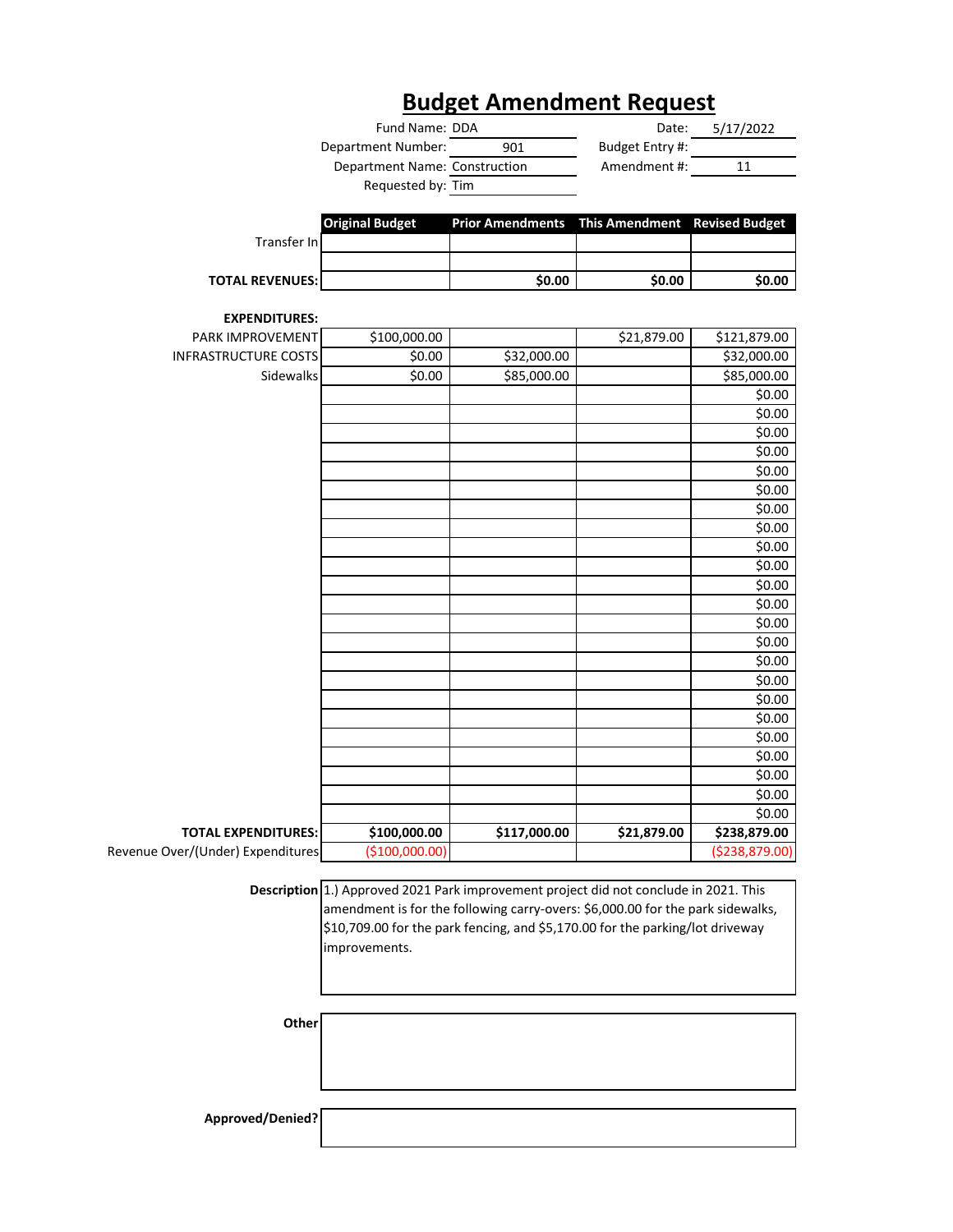#### **ALLENDALE CHARTER TOWNSHIP DOWNTOWN DEVELOPMENT AUTHORITY BUILDING ENHANCEMENT PROGRAM**

#### *Purpose:*

Allendale Charter Township and its Downtown Development Authority (DDA) have determined that a portion of the tax revenues collected by the DDA should be utilized for the enhancement of the business community in the business district through the use of a Building Enhancement Program. The purpose of this program is to encourage the physical improvements to the exteriors of existing retail, commercial and industrial properties, primarily for rehabilitation, within the Allendale DDA business district. Residential or residentially owned and operated businesses are not eligible for funding. The program is designed to provide beautification and marketability of the Allendale Township business community within the DDA business area per the attached map. The appearance of the exterior properties establishes the visual character of the business district and plays a major role in the marketing success of the overall area as well as strengthens the economic viability of the Allendale community. The public perception of the business district has a great deal of influence on its economic success. By improving its physical appearance, the business district will have a much greater potential for attracting and retaining business , as well as creating an image of strong economic health and vitality.

#### *In exchange for the funds an applicant may receive pursuant to the Building Enhancement Program , the applicant will be required to grant an easement to the DDA covering the exterior of the property improved . (this exact statement is below under conditions)Eligibility:*

- Owners of real property and tenants in the Allendale Charter Township's DDA Development Area (see map below) used for retail, commercial or industrial business (profit or not for profit). Tenants must have the written approval from the property owner.
- The program will be administered in its entirety by the DDA Board, specifically the DDA Enhance Allendale Committee. Projects must also conform with all applicable Township Planning & Community Development approvals as well as other applicable Allendale Township functions.
- Business must be located within the DDA and be visible and accessible from primary roads and business routes.
- Retail is defined according to the Standard Industrial Classification manual, Division G, Retail Trade. This division includes establishments engaged in selling merchandise for personal or household consumption and rendering services incidental to the sale of the goods.
- Applications will be received twice each calendar year (Jan-Dec). Submissions are due by February 28th and August 31st each year with funds being awarded in March and August. Businesses may receive funds (if approved by the DDA Board) once every three years. Businesses are eligible to receive funding a maximum of two times (Clarify - in 10 years or lifetime of business or other option).

**Commented [GU1]:** This needs a lot of formatting help and usage, grammar as well as non-duplications. Thank you!!

**Commented [GU2]:** (Consider requiring funds to be reserved for only primary buildings where business is conducted, rather than accessory buildings or expansions)

**Commented [GU3]:** (customers or consumers, etc)

**Commented [GU5]:** This should be a specific date

**Commented [GU6R5]:** Agreed - the funds should also be awarded the following month - you currently have Aug 31st deadline with an August award date.?

**Commented [GU7]:** Do we want to stick to twice a year or on an ongoing basis

**Commented [GU8R7]:** I believe an annual grant would be sufficient.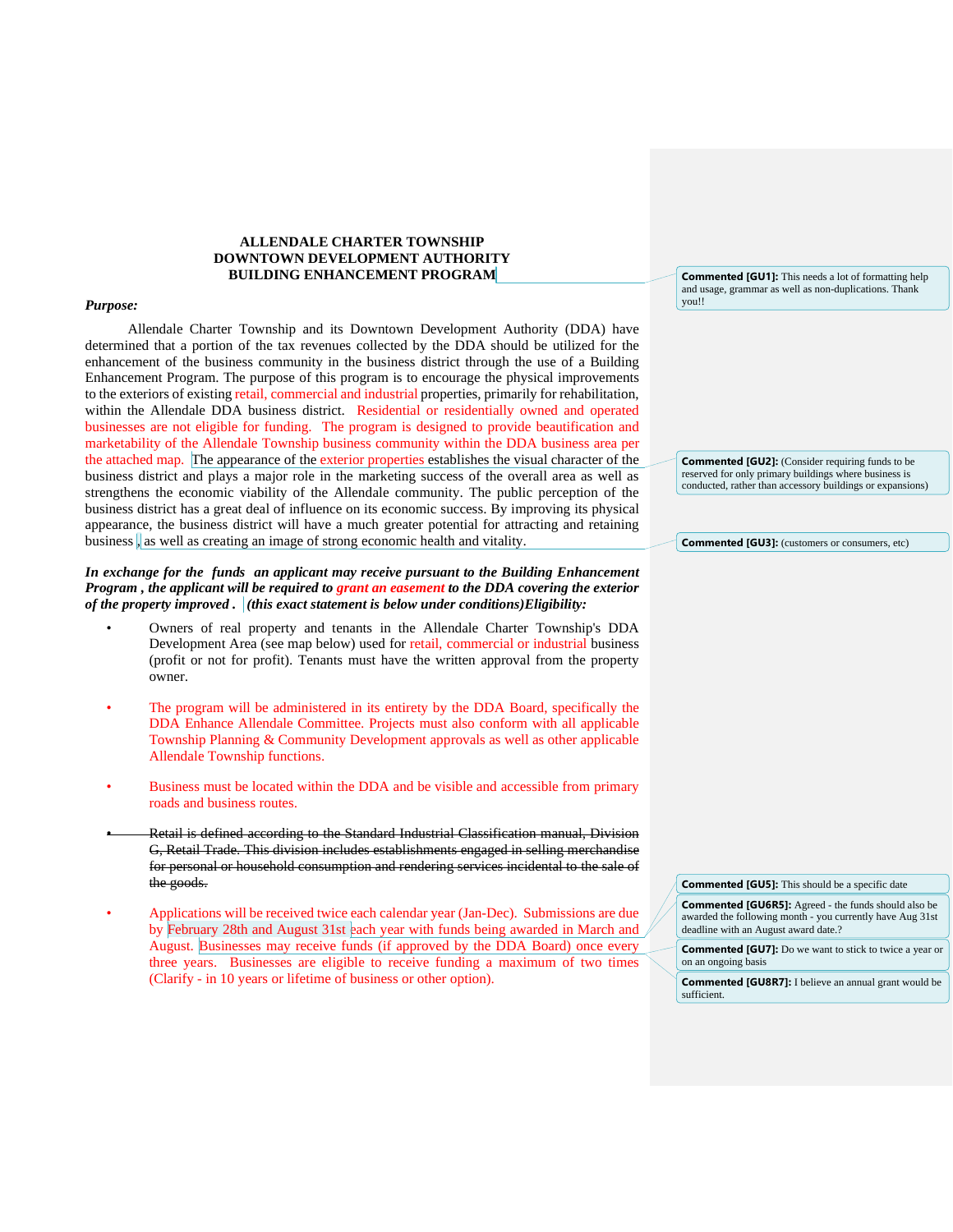#### *Conditions for Eligibility:*

- The applicant must be in good standing with Allendale Charter Township including in terms of the payment of taxes and utility bills
- The proposed improvement plans must be approved by the Allendale Charter Township's Planning & Development Department - be consistent with Township plans, building codes and zoning ordinances
- Proposed improvements must have a useful life of at least 10 years
- Only the improvements that are identified in the application will be eligible for reimbursement
- Major landscaping improvements must be approved by the planning commission.
- The applicant must grant an easement over the project area to the DDA that also provides the DDA with the legal authority to require the property improved with enhancement funds to be maintained in a way that will continue to preserve the physical appearance of the property and the business district in order to maintain the goals for the program for the term of the easement.

#### *Eligible Costs: (Only Visible Exterior Enhancements)*

- Repair or replacement of windows, doors, walls or other appropriate architectural elements that will enhance the exterior of the building
- The purchase and installation of new awnings and framework
- Exterior lighting for design enhancement Replacement of outdated siding to more attractive brick or wood siding as to visually enhance the New roofs (not typical maintenance, but assistance with deteriorated roofs) **Hard to define eligibility.** 
	- **Should roofs be removed?**
- Masonry repair or cleaning to the exterior of the building
- New landscaping **(Do we want to be involved in landscaping?) KEEP**
- New wall mounted or freestanding signage **(This may be considered using tax dollars to promote a business. Also, the sign is not permanently part of the building, but would be removed if the business was sold.)**
- Painting the exterior of the building
- Resurfacing deteriorated parking lots?
- Major landscaping rehabilitation **(see above) KEEP**

#### *Ineligible Costs:*

- Expenses incurred prior to the approval of the application **(do we want to allow some work to start prior to approval of the application?). NO – If there are many applicants this would be misleading to those who might not get funding and were thinking they would.** Property acquisition
- Mortgage or land contract financing
- Loan fees
- Site plan, building permit or utility connection fees
- Professional (Appraiser, Attorney, Realtor, Interior Decorator, Landscaper and Architect) fees
- Wages paid to the applicant and their relatives for work associated with the enhancements or in-kind labor

**Commented [GU9]:** what does being in good standing mean, is it just taxes and utility bills?

**Commented [GU10]:** (does this include landscape or nonattached lighting?)

**Commented [GU11]:** At the bottom of this form is says no parking lots.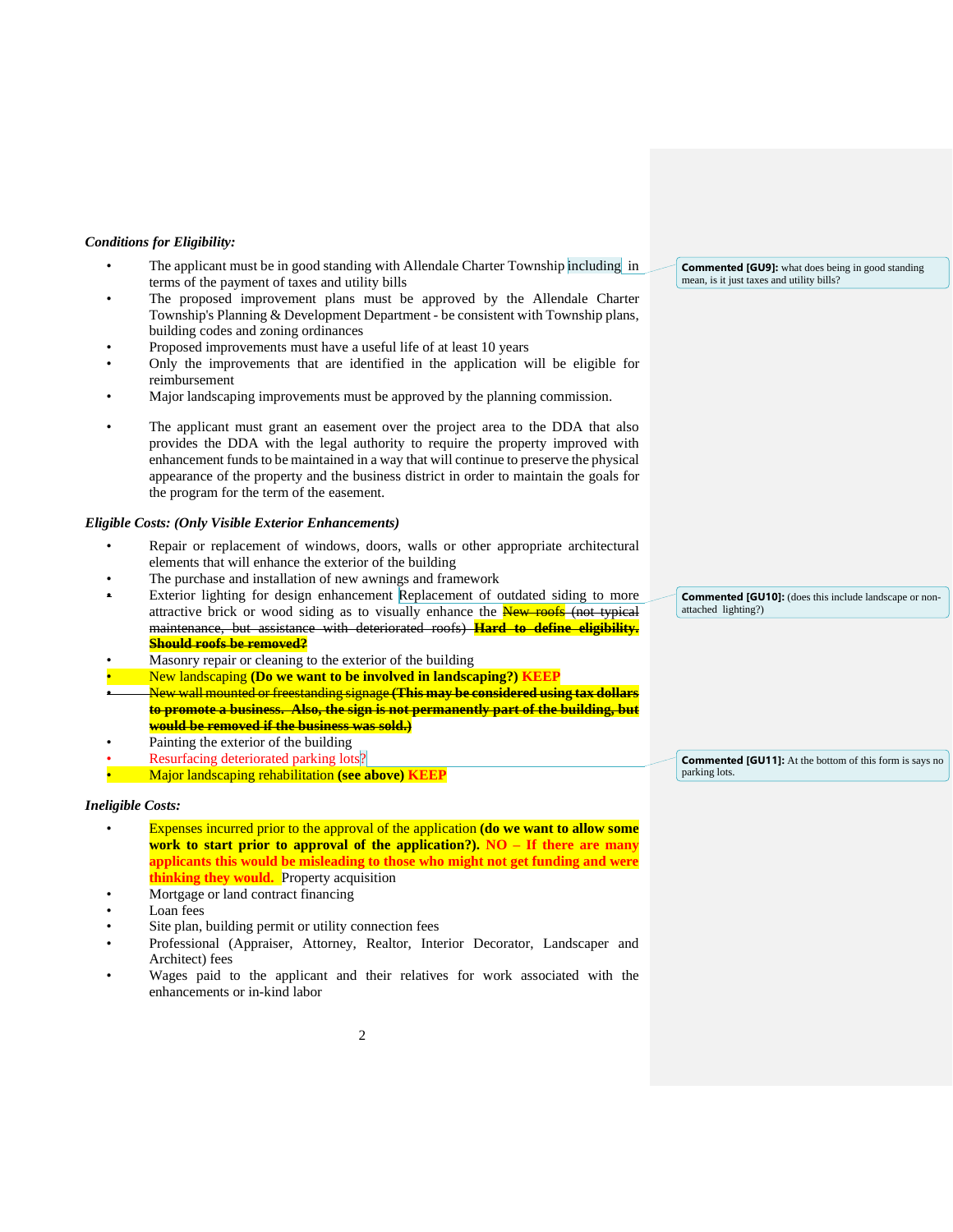- Furnishings, fixtures, display cases, counters, machinery  $\&$  equipment or other personal property inside the building
- Reusable or removable items and structures
- Any portion of expenses for which applicant pays contractor in merchandise or in-kind services
- General or periodic maintenance (i.e. replacement of canvas awnings on existing
- frames)
- Flat roofs and roof repairs
- Operational expenses such as rent, utilities and insurance
- Costs related to existing projects
- Direct financial support to provide start-up or operational capital to the business
- Enhancement funds will not be provided if warranty or workmanship issues are present
- Repairs or improvements that will not last 10 years.

#### *Project Priorities:*

- Projects designed to resolve deteriorated, inappropriate or unsightly conditions that have existed for many years
- Projects that encourage meaningful exterior improvements to properties and promote economic development in the business district
- Projects that positively impact the business district streetscape in general and the
- building in particular
- Projects that improve the entire property

#### *Enhancement Fund Amounts and Conditions:*

- Maximum Amount: up to \$20,000
- Minimum Amount: \$500
- Amount of Enhancement Fund allotment determined by rating committee
- Parking Lots, Signage and Roofs projects are eligible for only a maximum of \$5,000

*Applicants may submit only one application per year. Building enhancement funds will be awarded on a matching basis. The applicant must provide other funds in an amount at least equal to the amount of the enhancement funds. Over matching is highly encouraged The maximum amount of enhancement funds allowed is \$20,000 per applicant once in a three year period. Businesses will only be able awarded funds a maximum of two times (per lifetime of business, per 10 years or?). The award of enhancement funds is subject to the availability of program funds. The award of enhancement funds will be nullified if recipient(s) is found to be noncompliant with the terms and conditions set forth in the program guidelines. Non-compliant recipients will be required to repay any spent enhancement funds and not be allowed to re-apply for a enhancement funds for a period of three (3) years following the incident.Application Review Procedure*

- Application must be completed in its entirety before subcommittee will review.
- When an application is received, subcommittee will review, discuss, and rate application  $\hat{\text{The}}$  applicant is encouraged to attend this meeting in order to answer any questions that may arise.

**Commented [GU12]: Alternatively, it could be stated that any work started before approval will not be reimbursed if application is denied/not approved.** 

**Commented [GU14]:** We need to state the total amount available in this document.

**Commented [GU15]:** Why should they be allowed to reapply at all?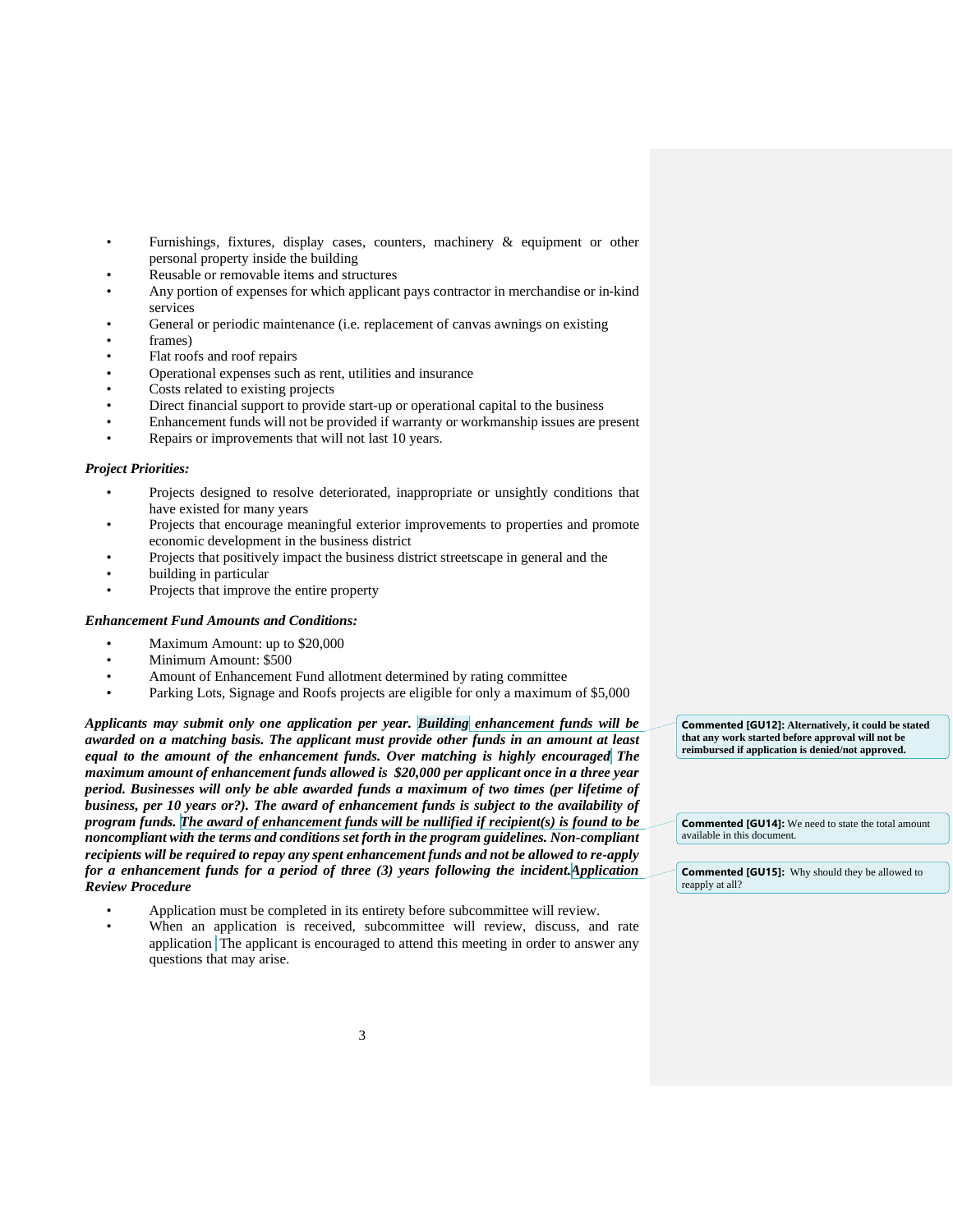If subcommittee finds the application to be valid, a non-refundable tiered application fee will be due at this time before application can be recommended to the DDA. Fee shall be made payable to Allendale Township for administrative duties. Please submit your application fee accordingly:

- $\circ$  Enhancement Amount of \$12,501 -\$20,000 = \$500 Application Fee
- $\circ$  Enhancement Amount of \$5,001 -\$12,500 = \$250 Application Fee
- o Enhancement Amount of \$ 5,000 and below = \$100 Application Fee
- The subcommittee will present their recommendation and rating to the DDA.

• The DDA will discuss and vote on the application.

**Commented [GU17]:** (Shouldn't the fee be due upon submission?)

**Commented [GU18]:** Duplicated below, only need one time in document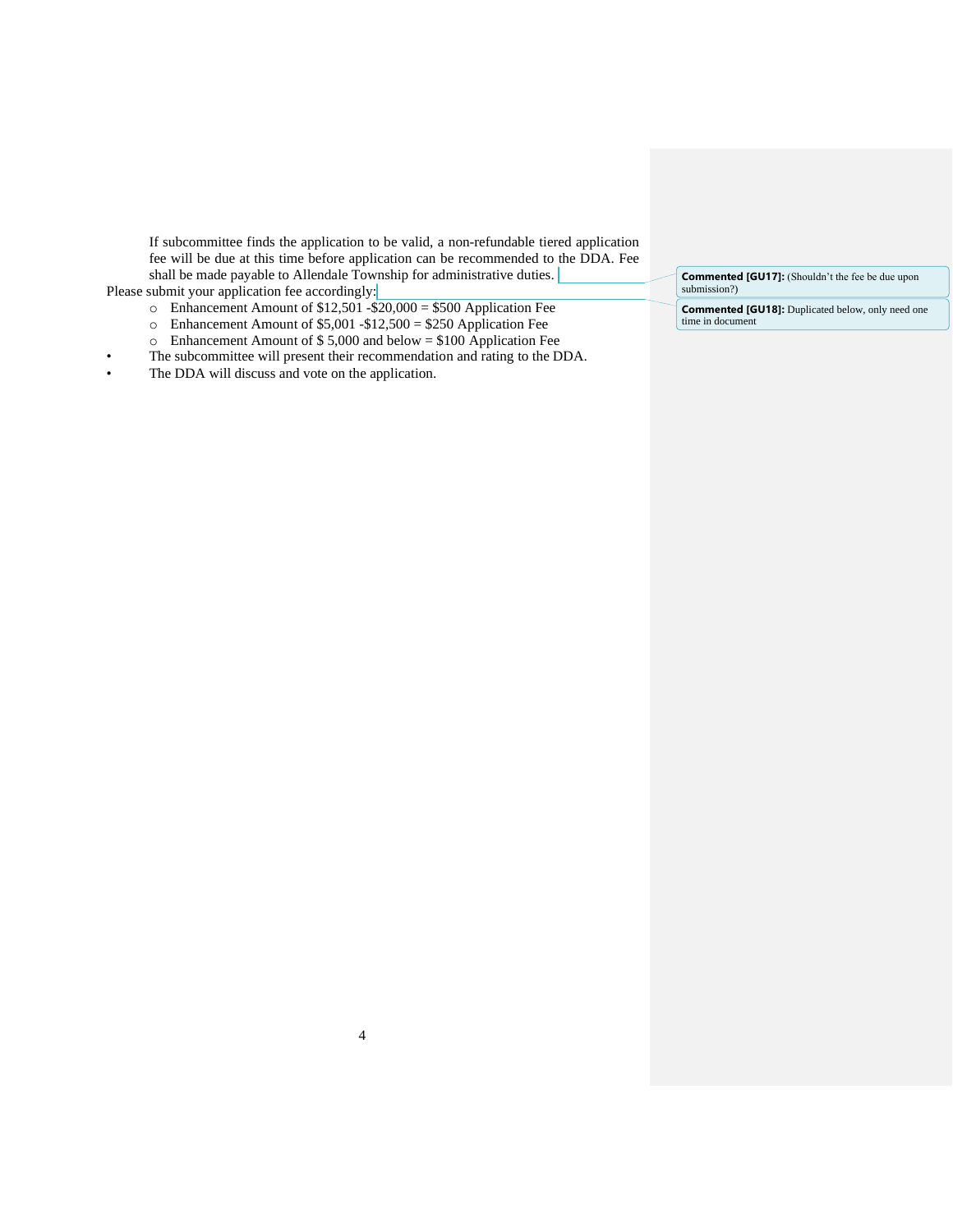#### *Financial Reimbursement Procedures:*

- After a fully executed enhancement program agreement and completion of the project with documentation and examination of the project, the applicant may be reimbursed for the entire amount of enhancement funds awarded.
- To ensure a timely award, please notify **Adam Elenbaas, the** Allendale Township Supervisor (by mail, email, in person?) of the completion of your project with a letter of completion along with copies of paid invoices for reimbursement.
- The project must be initiated within three (3) months of the award date or an approved date by the DDA if seasonal conditions limit the safe and effective completion of the project. Exterior projects may be weather dependent and not able to be completed in winter. Project must be completed in its entirety within eighteen (18) months of the award date.
- Applications are reviewed by a sub-committee and approvals are made by the Allendale Charter Township DDA Board at their regularly scheduled meetings.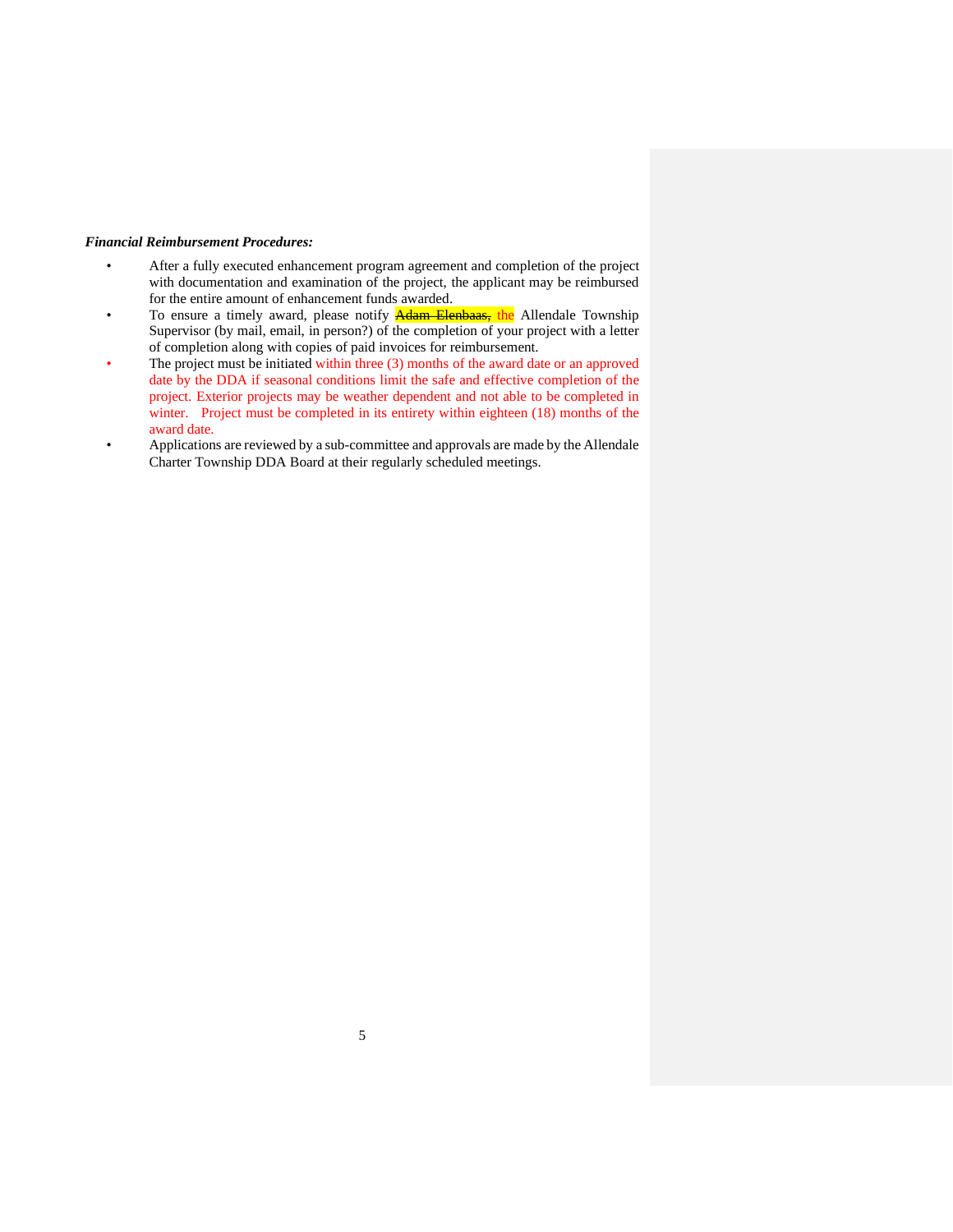#### **ALLENDALE CHARTER TOWNSHIP DOWNTOWN DEVELOPMENT AUTHORITY BUILDING ENHANCEMENT PROGRAM APPLICATION FORM**

| <b>General Information</b>                                                                                                                                             |
|------------------------------------------------------------------------------------------------------------------------------------------------------------------------|
| Name of Applicant:                                                                                                                                                     |
| Name of Property Owner(s)<br>if different from above:<br>(Please attach a signed and dated letter from the property owner approving the proposed improvement project.) |
| <b>Business Name:</b><br><u> 1989 - Johann Barbara, martxa alemaniar amerikan a</u>                                                                                    |
| Project (Building) Address:                                                                                                                                            |
| Mailing Address (Applicant):                                                                                                                                           |
| Facsimile:<br>Telephone:<br><u> 1989 - Jan Samuel Barbara, político e a f</u>                                                                                          |
| Email:                                                                                                                                                                 |
| Website                                                                                                                                                                |
|                                                                                                                                                                        |

How long has the business been located in Allendale's business district?

\_\_\_\_\_ Years \_\_\_\_\_ Months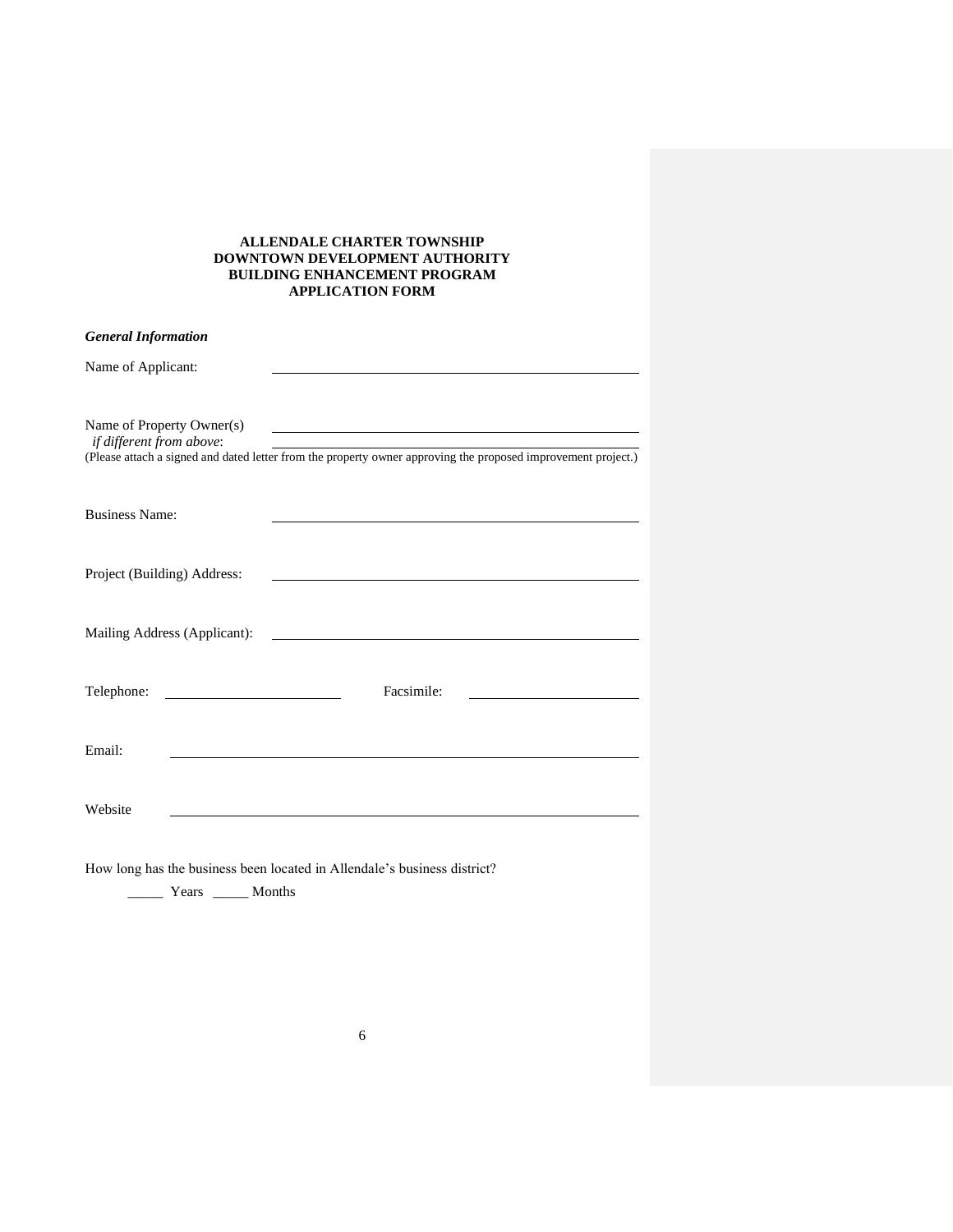#### *Project Information*

Please provide the following information: It is important for the detail portion be included to successfully review your application.

#### *Proposed Improvements:*

Please attach a written, detailed description of the work your project will involve as well as attach any plans, drawings or photographs which will show the proposed improvements. Take into careful consideration the Project Priorities noted on page two of the application when addressing the written description of the scope of your project. Please note that the proposed improvements may require the approval of Allendale Charter Township'sPlanning & Development Department. For more information on the Township's ordinances, please call 616-895-6295, extension 1. If needed, please continue the description on separate sheets and attach.

#### *Cost Information*

- Estimated Total Project Cost
- Amount of Enhancement Funds Requested  $\qquad$  \$
- Amount of Applicant's Cash Match \$

Documentation identifying the source and amount of cash match are required and must accompany this application.

The Building Enhancement Budget Sheet (last page of this document) must accompany this application providing a breakdown of total costs and items for which reimbursement is requested.

#### *Project Timetable*

- Proposed Starting Date: \_
- Proposed Completion Date: \_

#### *Job Creation*

How many new jobs will be created in your business by the end of the project?

\_\_\_Full-time \_\_\_\_Part-time \_\_\_ Does Not Apply

#### *Application Fee*

A non-refundable tiered application fee will be due at this time before application can be recommended to the DDA. Fee shall be for administrative duties Please submit your application fee based on requested enhancement amount:

 $$12,501 - $20,000 = $500$  Application Fee  $$5,001 - $12,500 = $250$  Application Fee Less than or equal to  $$5,000 = $100$  Application Fee *Terms & Conditions*

1. By signing this Application form, the Applicant agrees to all of the terms and conditions set forth below: the information submitted is true and accurate to the best of my knowledge.

2. The property to which this application pertains is located within the Allendale Charter Township DDA business district and is within the DDA's Development Area.

**Commented [GU19]:** (If a check is written, it is to be made payable to Allendale Township).

**Commented [GU20]:** Way to clunky and repetitive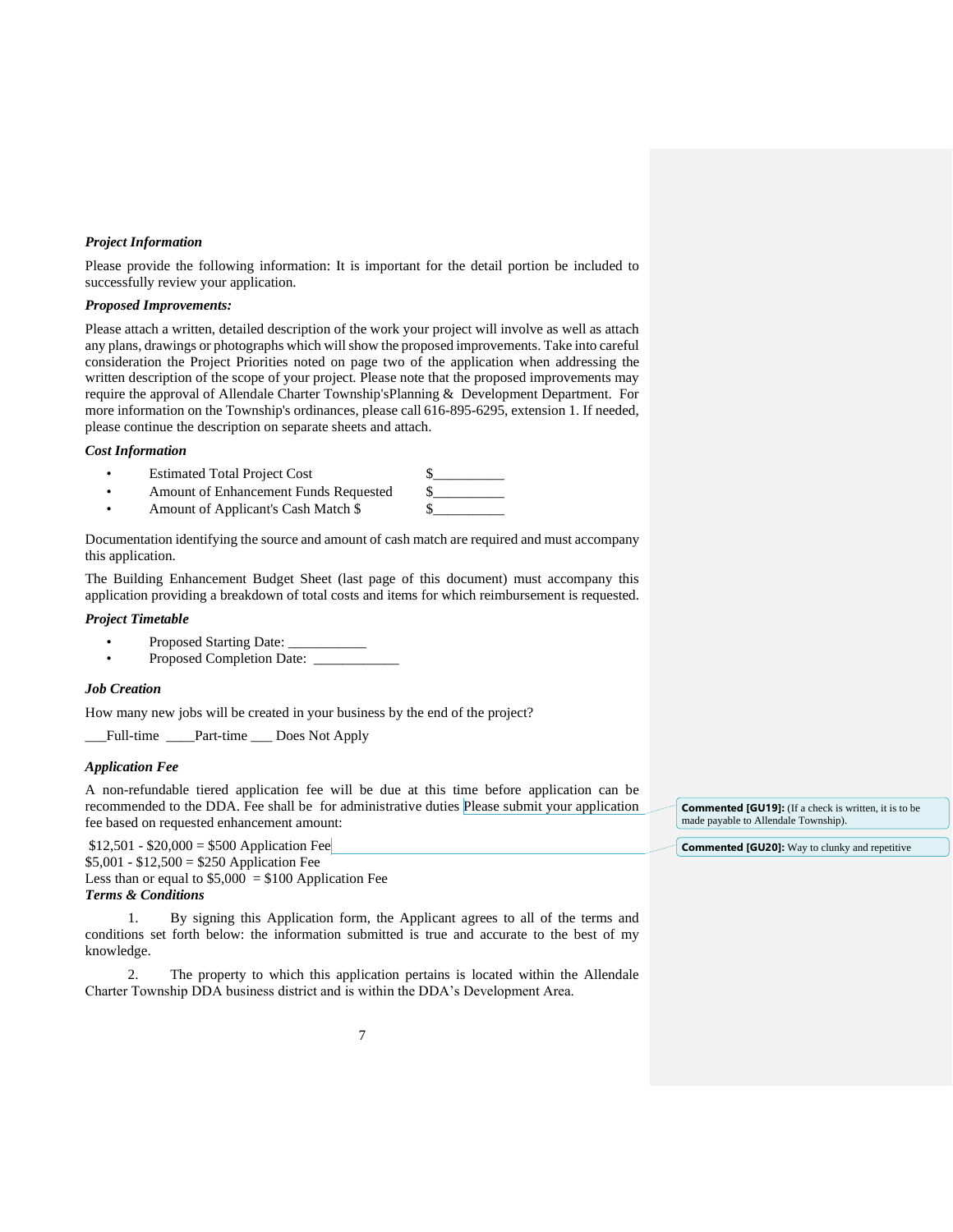3. I have read the guidelines and understand all of the conditions of the Building Enhancement Program.

4. I understand that all improvements will be undertaken and consistent with all applicable building codes and ordinances of Allendale Charter Township.

5. If I do not implement the proposed improvements on this application, per the executed Building Enhancement Program agreement, I will not be eligible for reimbursement of any costs associated with said improvements.

6. I understand that if I am found to be non-compliant with the conditions of this program, the awarded enhancement funds may be nullified and any enhancement funds received must be repaid. Further, I may not re-apply for assistance under this program for a period of two (2) years and may lose the privilege to apply in the future.- The project must be started within three (3) months of the award date and be completed within eighteen (18) months of approval of the application. I understand tI am responsible for construction management for the entire project.

7. The awarded enhancement funds will be provided in keeping with the program guidelines and shall not exceed the maximum amount.

8. It is expressly understood and agreed that the I, the applicant, am responsible for compliance with all federal, state, county and local laws, regulations, building codes, ordinances and other applicable governmental restrictions.

9. I shall, at my own expense, indemnify, protect, defend and hold harmless Allendale Charter Township, township employees, the DDA, Trustees and Board members from all claims, damages, lawsuits, costs, and expenses for any property damage, personal injury or other loss relating in any way to the Building Enhancement Program.

10. Allendale Charter Township and the DDA reserve the right to change the program guidelines and application at any time without prior notification.

11. Prior to the disbursement of any enhancement funds, I must grant the DDA an easement over the project area that also provides the DDA with the legal authority to require the property improved with enhancement funds to be maintained in a way that will continue to preserve the physical appearance of the property and the business district in order to maintain the goals for the program stated above for the term of the easement

**Commented [GU21]:** (it says 3 years above, why should they be allowed to apply again at all?)

**Commented [GU22]:** this is not consistent with earlier statement

**Commented [GU23]:** This should not be stated. The current project we reviewed will start after the 3 month window.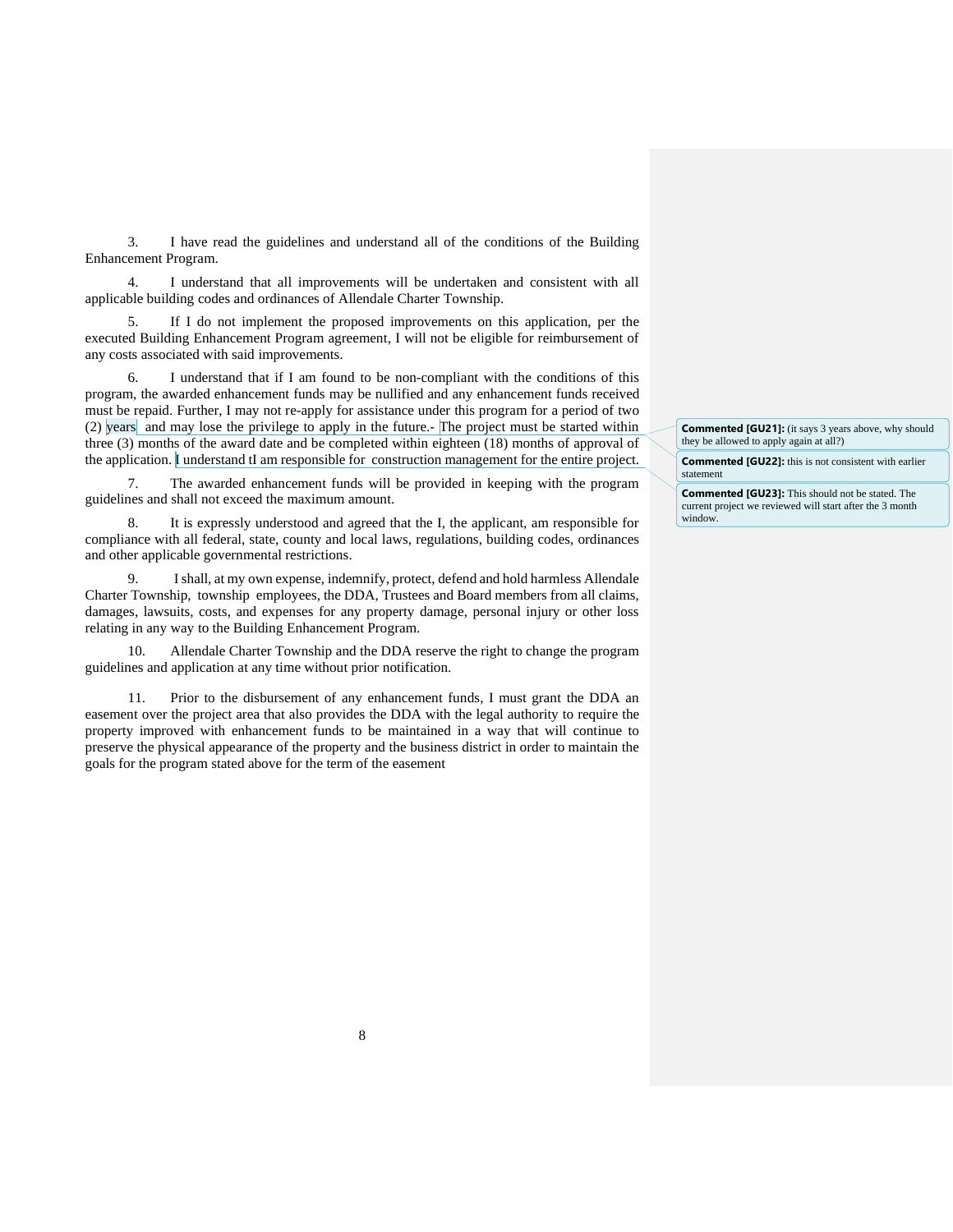*Certifications*

Applicants Signature \_\_\_\_\_\_\_\_\_\_\_\_\_\_\_\_\_\_\_\_\_\_\_\_\_\_\_\_\_\_\_\_\_\_\_\_\_\_\_\_\_\_\_\_

Date: \_\_\_\_\_\_\_\_\_\_\_\_\_\_\_\_\_\_\_\_\_\_

The Property Owner (If other than applicant) has received and reviewed a copy of the applicant's completed application prior to its submittal.

Property Owner \_\_\_\_\_\_\_\_\_\_\_\_\_\_\_\_\_\_\_\_\_\_\_\_\_\_\_\_\_\_\_\_\_\_\_\_\_\_\_ Property Owner's Signature \_\_\_\_\_\_\_\_\_\_\_\_\_\_\_\_\_\_\_\_\_\_\_\_\_\_

Date:  $\_\_$ 

Return this completed form (by mail, or in person) to:

Allendale Charter Township c/o Allendale Charter Township Supervisor PO Box 539 Allendale, Michigan 49401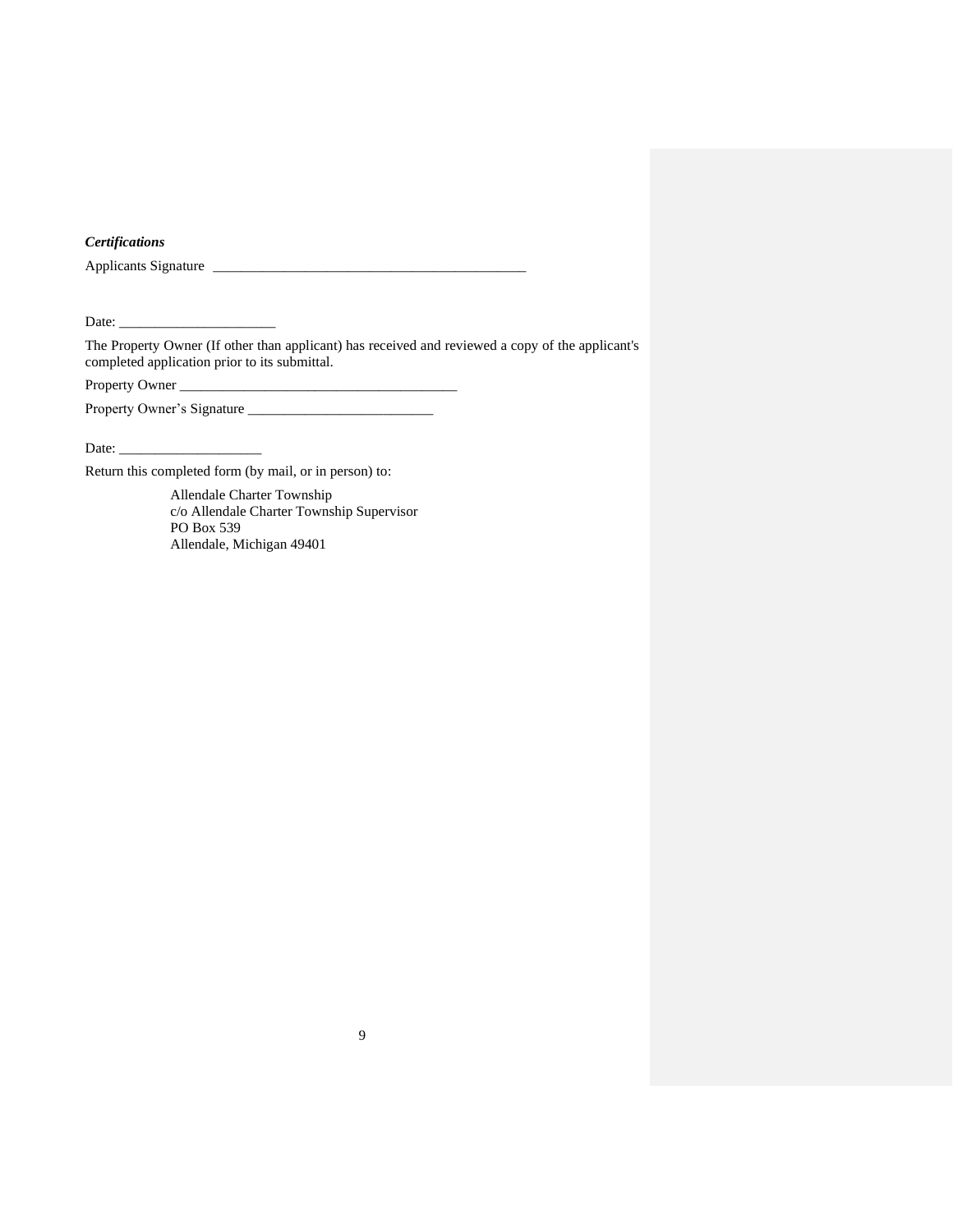#### **BUILDING ENHANCEMENT PROGRAM BUDGET**

Note: Enhancement funds cannot be used to reimburse any costs incurred before the enhancement program agreement is approved. Please take this into account when developing your budget and timeline.

|                                 | Α.<br><b>Budget Category</b>                                                                                                                                 | В.<br><b>Funds Requested</b> | C.<br><b>Business Match</b><br>Contribution | D.<br><b>Total</b><br>(Columns B & C) |
|---------------------------------|--------------------------------------------------------------------------------------------------------------------------------------------------------------|------------------------------|---------------------------------------------|---------------------------------------|
| 1.                              | Repair or replacement of<br>windows, doors, walls, or<br>other<br>appropriate<br>architectural elements that<br>will enhance the exterior of<br>the building |                              |                                             |                                       |
| 2.                              | Purchase and installation of<br>new awnings and framework                                                                                                    |                              |                                             |                                       |
| 3.                              | Exterior lighting for design<br>enhancement                                                                                                                  |                              |                                             |                                       |
| 4.                              | Replacement, repair, painting<br>and/ or cleaning of siding,<br>brick, or other exterior façade<br>in order to visually enhance<br>appearance                |                              |                                             |                                       |
|                                 | 5. New roofs (not typical<br>maintenance)                                                                                                                    |                              |                                             |                                       |
| 6.                              | New landscaping                                                                                                                                              |                              |                                             |                                       |
| $7_{\scriptscriptstyle{\circ}}$ | New wall-mounted or free-<br>standing signage (*maximum<br>up to \$5,000)                                                                                    |                              |                                             |                                       |
| 8.                              | <b>TOTALS</b>                                                                                                                                                |                              |                                             |                                       |

ELIGIBLE COSTS (please see the itemized list included in your application):

- Only costs directly related to materials and installation of improvements will be allowable for reimbursement. All costs must be properly supported with backup data and documentation.
- Applicant must provide a dollar-for-dollar match.
- Parking lot, Roof and Signage improvements are not eligible for funding as part of the program.

**Commented [GU24]:** contradicts above statement